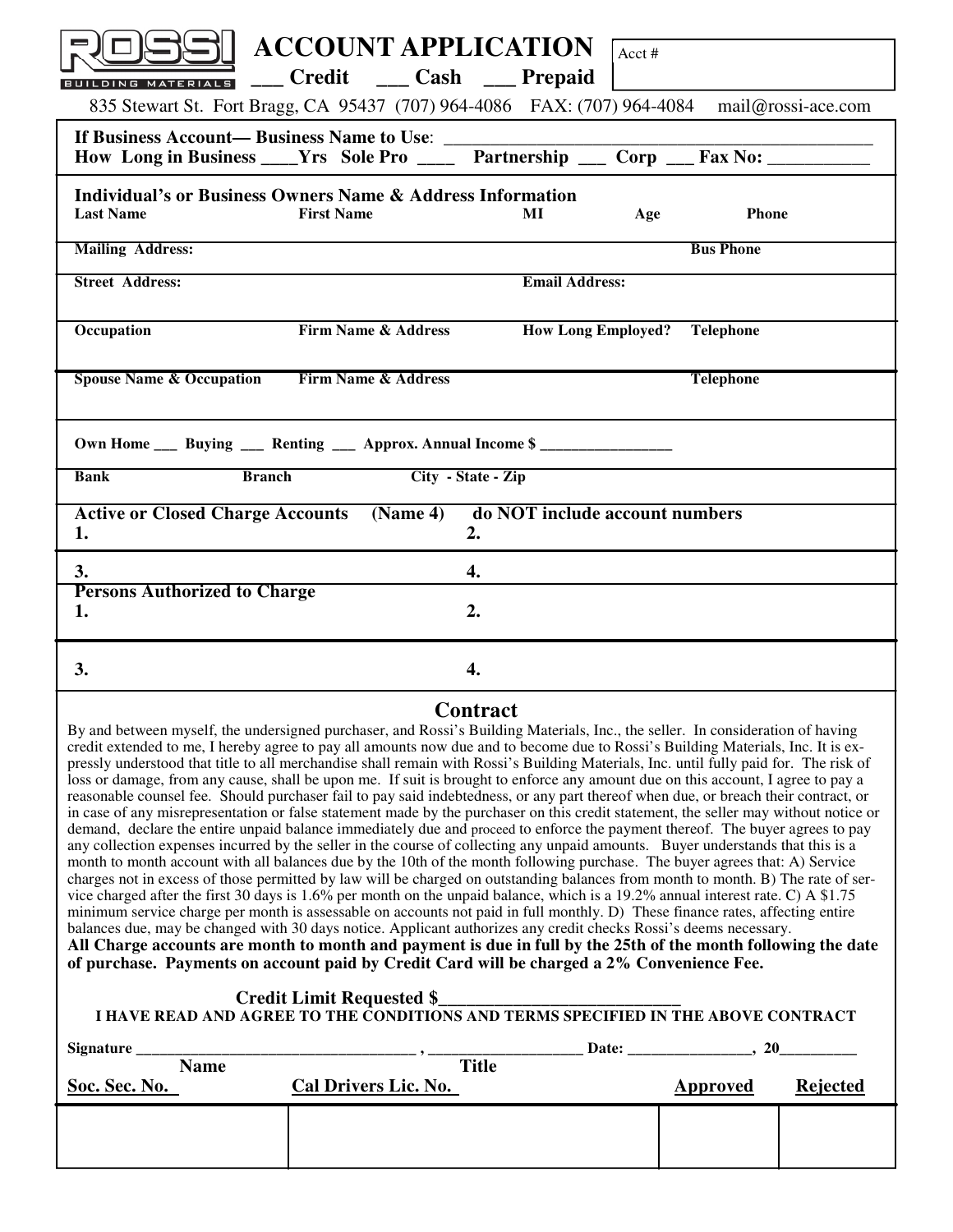| <b>Assessors Parcel Number:</b> | <u> 2002 - Jan James James Barnett, filozof amerikan dago eta gainera (h. 1878).</u>                                 |
|---------------------------------|----------------------------------------------------------------------------------------------------------------------|
|                                 |                                                                                                                      |
|                                 |                                                                                                                      |
| Owner of Above Property:        |                                                                                                                      |
|                                 |                                                                                                                      |
|                                 |                                                                                                                      |
|                                 |                                                                                                                      |
|                                 |                                                                                                                      |
|                                 |                                                                                                                      |
|                                 |                                                                                                                      |
|                                 |                                                                                                                      |
|                                 |                                                                                                                      |
|                                 |                                                                                                                      |
|                                 |                                                                                                                      |
| Estimated Cost of Materials: \$ |                                                                                                                      |
|                                 |                                                                                                                      |
| Construction Lender:            |                                                                                                                      |
|                                 | <u> 1980 - Jan James James Barnett, martin de la propincia de la propincia de la propincia de la propincia de la</u> |
|                                 |                                                                                                                      |
|                                 |                                                                                                                      |
|                                 |                                                                                                                      |

**Credit Report Results**